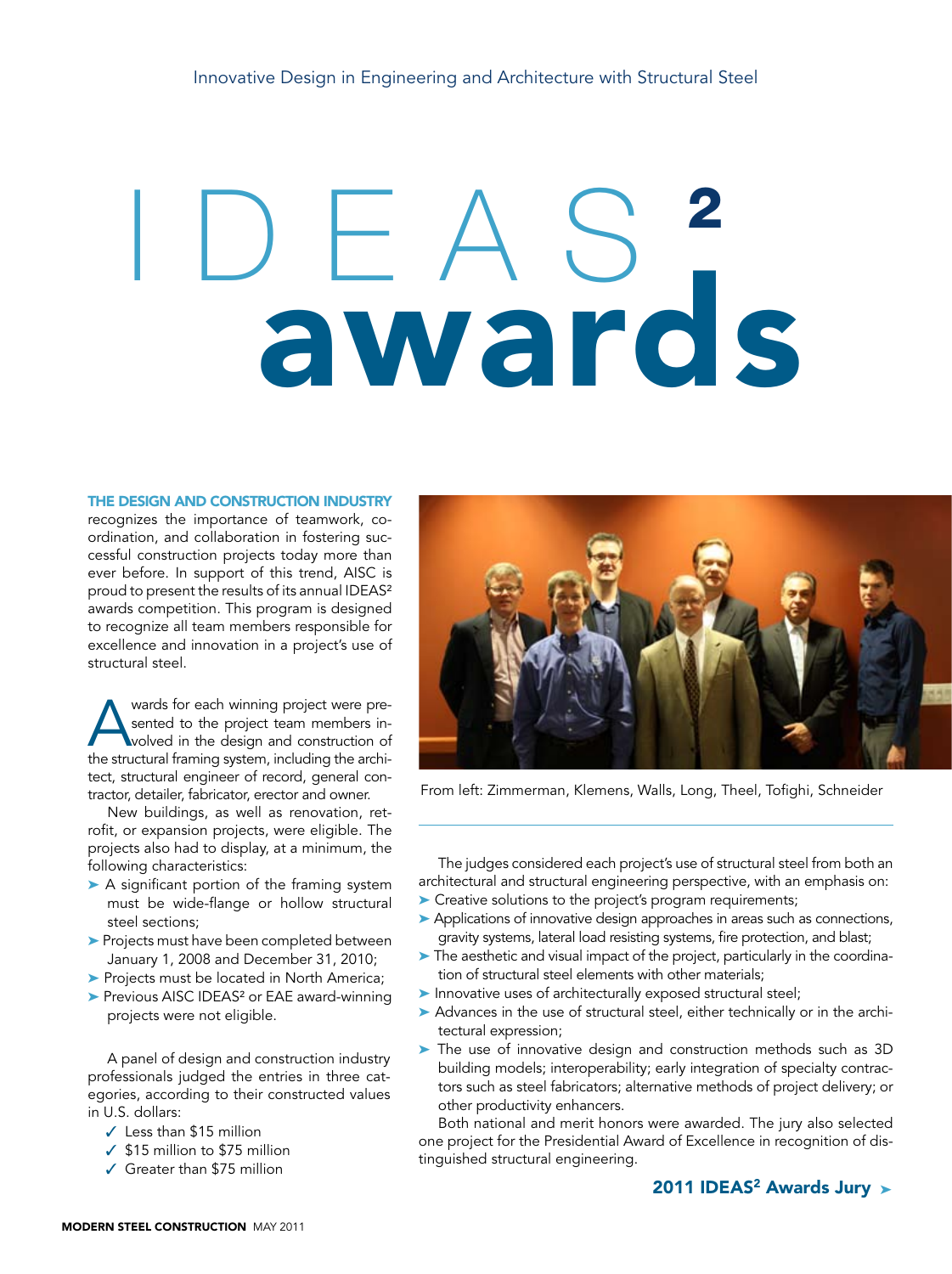▶ Kent Long, P.E., joined Dallas-based Balfour Beatty Construction in 1988 and has experience as a project engineer, chief estimator, project manager, vice president of estimating, senior vice president business acquisition and currently as senior vice president of federal projects for the Southeastern U.S.

A licensed professional engineer, he is particularly strong in civil and structural design analysis. In his current role, he oversees the strategic marketing, business development and operational execution efforts of the federal market in the Southeast.

Long is the past chairman of the Associated Builders and Contractors Florida East Coast Chapter and is currently the incoming president for the South Florida Society of American Military Engineers.

He earned a Bachelor of Science in Civil Engineering from the University of Missouri and a Bachelor of Science in Construction Management from the University of Louisiana at Monroe.

➤ Jay W. Schneider is editor of *Building Design+Construction*, an SGC Horizon publication based in Arlington Heights, Ill. *BD+C* serves more than 75,000 architects, engineers, contractors, building owners, and real estate executives. The magazine has won four Jesse H. Neal Awards, as well as accolades from the American Society of Business Publication Editors (ASBPE) and the Construction Writers Association.

Schneider received an Honorable Mention from the Construction Writers Association's Kneeland Godfrey Award for Body of Work category in 2007 and 2009. He was elected to the Construction Writers Association board in 2009.

Prior to joining *BD+C*, Schneider was an editor for Elmen Publications, San Rafael, Calif., and Hanley-Wood Inc., Washington. He is a graduate of Syracuse University.

▶ Robert P. Theel, AIA, serves as the U.S. General Services Administration's chief architect in the six-state Great Lakes Region headquartered in Chicago. He is the senior advisor to the regional administrator of GSA and the regional commissioner of the Public Building Service (PBS) regarding federal architecture, design, construction policy and innovation. He provides leadership for the regional design and construction programs for U.S. courthouses, federal office buildings and border stations.

Theel is a graduate of the Illinois Institute of Technology and has served the government as a design architect, project manager and design director prior to establishing the position of chief architect for the Great Lakes Region of GSA in 1999. In 2005, he was also appointed director of the regional Design & Construction Division. For his role in establishing and supporting GSA's Design Excellence Program, Theel is a recipient of GSA's "Excellence in Public Architecture" award.

► Farro Tofighi, P.E., is a managing principal at DeSimone Consulting Engineers. He joined the firm in 2005 to help open its Las Vegas office. His dedication to the field of structural engineering and excellent client service is an integral part of his firm's business ethics.

Tofighi has more than 25 years of experience that covers a broad range of project types including office buildings, high-rise condominiums, educational facilities, entertainment complexes, and hospitality and gaming facilities. He has extensive experience in seismic design standards and threedimensional dynamic analysis of complex and specialty structures. For the past 15 years, Tofighi has been involved in the structural design of many leading Las Vegas hotels and casinos as well as non-gaming projects.

He received his Bachelor of Science in Civil/Structural Engineering from Northeastern University in Boston and is a registered professional engineer in several states. He is an active member of AISC, Structural Engineers Association of Nevada and California, and the International Code Council. Tofighi is also currently serving as the co-chairman of the Southern Nevada Building Code Committee.

► A founding partner and lead designer for Little Rock, Ark.based Polk Stanley Wilcox Architects, Wesley Walls, AIA, has helped elevate the firm to high standard of design excellence. Walls has been recognized for his work with numerous state, regional and national awards. His creative and innovative talent has earned him a strong reputation in the architectural community, and his attention to detail and schedules is predominant in all of his projects.

With more than 20 years of experience, he has led the firm's focus on higher education and research commissions. In the past year alone, Walls managed more than \$100 million in successful projects of all sizes and complexities. His recent work includes the One-Stop Student Services building at the University of Arkansas at Little Rock; the College of Public Health building and the Psychiatric Research Institute at the University of Arkansas for Medical Sciences; and the Faculty Office Building at the Arkansas Children's Hospital. Walls earned his Bachelor of Arts in Architecture at the University of Arkansas.

▶ Duff Zimmerman, P.E., is the manager of operations with AISC member Cooper Steel Fabricators Inc., Shelbyville, Tenn., an AISC-certified, full-service steel fabrication and erection company.

He currently serves on the Steel Erectors Association of America (SEAA) board as immediate past president. Zimmerman has been the editor of The SEAA Connector magazine. He is also a member of the AISC Research Committee and TI/BIM Committee. He has been a member of the AISC Safety Committee and been a presenter at the NASCC: The Steel Conference. He holds a Bachelor of Science degree from the University of Tennessee in Civil Engineering.

➤ Thomas L. Klemens, P.E., is senior editor of *Modern Steel Construction* magazine, published by the American Institute of Steel Construction, Chicago. His editorial career spans two decades with a variety of engineering and construction related magazines.

Prior to entering the publishing field, Klemens worked as a structural engineer with the Chicago-based consulting engineering firm Sargent Lundy, spending nearly three years on site at the Braidwood (Ill.) Nuclear Power Station. He also was a project manager for Northwest Group, one of the contractors involved in construction of the United Airlines terminal at Chicago's O'Hare International Airport, and a field engineer with highway and bridge contractor S.J. Groves and Sons, Minneapolis. Klemens also is an adjunct instructor at Harper College, Palatine, Ill.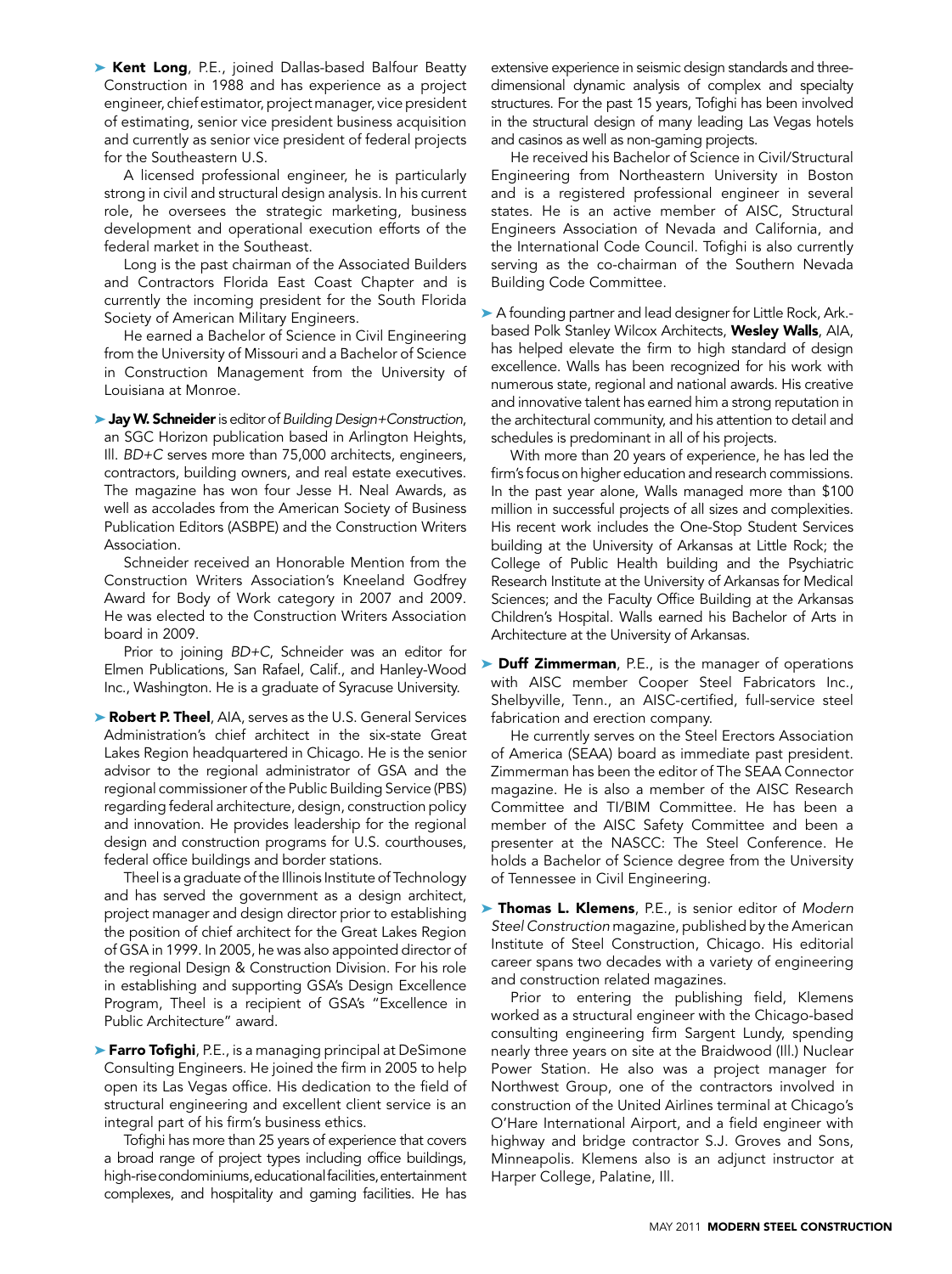

## Merit Award— Greater than \$75 Million 510 MADISON AVENUE, NEW Y

10 Madison Avenue is a 429-ft-tall, 30-story bou-<br>tique office building on East 53rd Street in the Pla-<br>za district of Midtown Manhattan. This modernist<br>tower provides clean façade lines and flexible interior Madison Avenue is a 429-ft-tall, 30-story bou tique office building on East 53rd Street in the Pla za district of Midtown Manhattan. This modernist spaces for tenants. The project is pursuing LEED Gold certification. The building includes a fitness club with 50-ft pool and a private restaurant, both reserved for tenants and their guests, along with a large landscaped terrace overlooking Madison Avenue. The upper office floors have views to Central Park.

The building sounds like any other plain vanilla of fice building until you look more closely. The structural steel virtually disappears, taking up less floor space and providing additional headroom. This is not a traditional economical structure where the lightest steel members were selected to reduce the steel tonnage. Rather it is a modern, value-driven structure, providing the most value for the owner by squeezing the structure, open ing up the floor area, raising the ceiling and letting aes thetic requirements control the design.

510 Madison is engineered to allow open columnfree floors. Trusses and transfer girders connect the tower—seventh floor and above—to the base, allowing the tower floors to cantilever over the adjacent building to the west. The upper floors have no interior columns, while the lower floors have only three.

The typical floor-to-floor height is 13 ft, 6 in. which al lowed for 10-ft clear height to the finished ceiling. Floor slabs are constructed of 2.5-in. normal-weight concrete over 3-in., 18-gage metal deck. Floor framing members are designed to work compositely with the floor slab, and typically span approximately 55 ft. These beams are limited to W18 series to allow maximum headroom with future flexibility.

The building core is compactly located on the south side of the tower. The core is surrounded by steel braced frames which were carefully coordinated with the de sign team to provide adequate door opening clearances and passages for ductwork from the mechanical room. All building columns are engaged in the lateral load resisting system.

The braced frames incorporate outrigger trusses at the 6th and 30th floors providing lateral stiffness in the north-south direction. Braced frames combined with moment frames along the north and south sides provide resistance in the east-west direction. The braces are wide-flange sections ranging from W14×53 to W14×500. The design was also assessed for multihazard, progressive collapse resistance.

The perimeter columns are disengaged from the glass; the façade is anchored into the slab edges. Span drel beams are W30s with round openings through the web for sprinkler line access to the glass façade.

The truss at the 6th floor is supported by 6-ft, 9-in. deep built-up plate transfer girders in the ceiling of the fifth floor to reduce the number of interior columns in the lower floors.